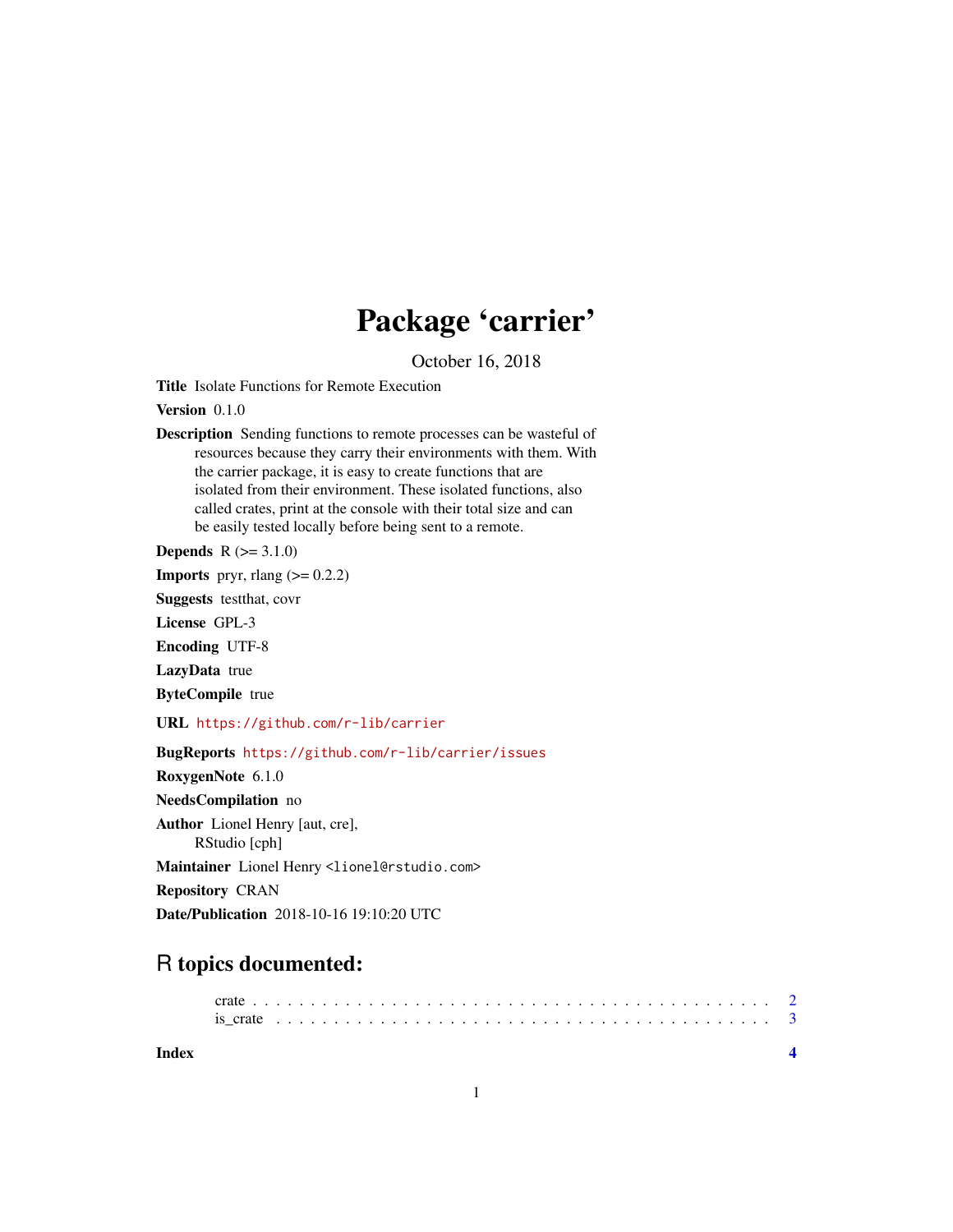### <span id="page-1-0"></span>Description

crate() creates functions in a self-contained environment (technically, a child of the base environment). This has two advantages:

- They can easily be executed in another process.
- Their effects are reproducible. You can run them locally with the same results as on a different process.

Creating self-contained functions requires some care, see section below.

### Usage

 $crate(.fn, ...)$ 

### Arguments

| . fn     | A fresh formula or function. "Fresh" here means that they should be declared                                                                                                   |
|----------|--------------------------------------------------------------------------------------------------------------------------------------------------------------------------------|
|          | in the call to crate(). See examples if you need to crate a function that is                                                                                                   |
|          | already defined. Formulas are converted to purrr-like lambda functions using                                                                                                   |
|          | $r$ lang::as_function().                                                                                                                                                       |
| $\cdots$ | Arguments to declare in the environment of . fn. If a name is supplied, the<br>object is assigned to that name. Otherwise the argument is automatically named<br>after itself. |

### Creating self-contained functions

- They should call package functions with an explicit :: namespace. This includes packages in the default search path with the exception of the base package. For instance var() from the stats package must be called with its namespace prefix:  $stats::var(x)$ .
- They should declare any data they depend on. You can declare data by supplying additional arguments or by unquoting objects with !!.

### Examples

```
# You can create functions using the ordinary notation:
crate(function(x) stats::var(x))
# Or the formula notation:
crate(~stats::var(.x))
# Declare data by supplying named arguments. You can test you have
# declared all necessary data by calling your crated function:
na_rm <- TRUE
fn \le crate(\lestats::var(.x, na.rm = na_rm))
```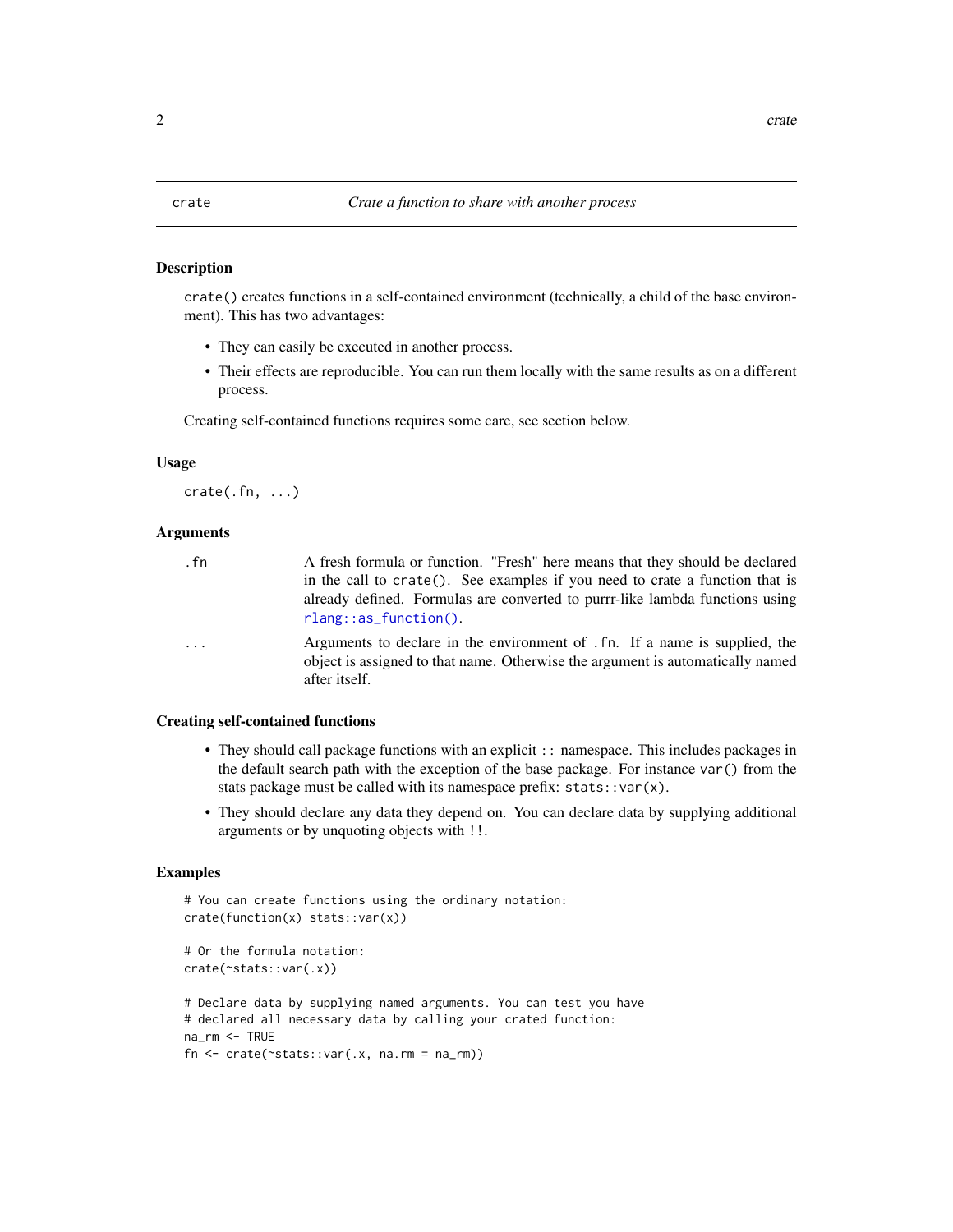### <span id="page-2-0"></span>is\_crate 3

```
try(fn(1:10))
# For small data it is handy to unquote instead. Unquoting inlines
# objects inside the function. This is less verbose if your
# function depends on many small objects:
fn \le crate(\lestats::var(.x, na.rm = !!na_rm))
fn(1:10)
# One downside is that the individual sizes of unquoted objects
# won't be shown in the crate printout:
fn
# The function or formula you pass to crate() should defined inside
# the crate() call, i.e. you can't pass an already defined
# function:
fn \leq function(x) toupper(x)
try(crate(fn))
# If you really need to crate an existing function, you can
# explicitly set its environment to the crate environment with the
# set_env() function from rlang:
crate(rlang::set_env(fn))
```
is\_crate *Is an object a crate?*

### Description

Is an object a crate?

### Usage

is\_crate(x)

### Arguments

x An object to test.